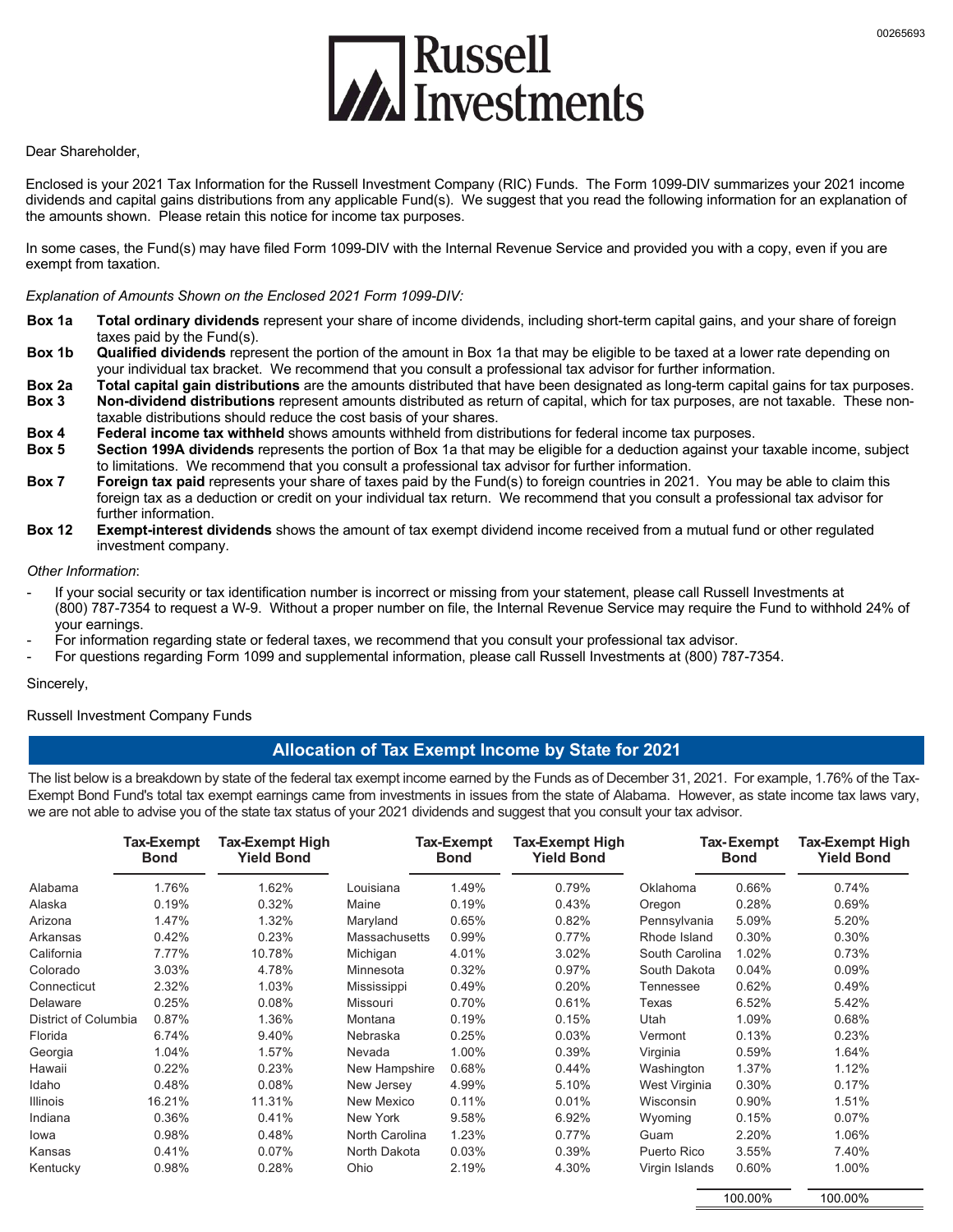### **RIC Funds**

### **Percentage of Direct Obligation and Agency Income**

Most states allow mutual funds to pass-through the state tax exemption on income earned from investments in obligations of the U.S. government or its agencies. Mutual fund shareholders may be allowed to exclude income derived from these earnings from their state tax returns. However, because requirements vary by state, you should review your state's income tax return instructions or consult a qualified tax advisor.

For your convenience, the table below provides the percentage of income earned from direct obligations of the U.S. government, as well as income earned from agency and other miscellaneous securities. The information is presented in this format because certain states exempt only income earned from direct obligations of the U.S. government. These obligations include Treasury Bonds, Treasury Notes, and Treasury Bills. Although some states do not exempt income earned from agency securities, such as GNMA or FNMA issues, your state may permit an exclusion for this income. Once again, you should verify your state's requirements to properly calculate your state income exclusion.

If your state allows some form of pass-through treatment, first compute the amount of your income dividends for 2021 by adding up all of the "dividend" transactions shown on your year-end account statement. (Do not add in any capital gain transactions that may appear on your statement). Next, multiply the amount of your dividends shown on your statement by the percentage(s) from the table to determine your income from direct obligations and/or agency securities. If you require further information, please contact Russell Investments at (800) 787-7354.

| Percentage of Ordinary Income Earned over the 12 months ending December 31, 2021 from: |                                        |                                                               |                                                          |  |  |
|----------------------------------------------------------------------------------------|----------------------------------------|---------------------------------------------------------------|----------------------------------------------------------|--|--|
| <b>Fund</b>                                                                            | <b>U.S. Treasury</b><br>Securities (a) | <b>Other Direct U.S. Government</b><br><b>Obligations (b)</b> | Other Indirect U.S. Government<br><b>Obligations (c)</b> |  |  |
| <b>Equity Income</b>                                                                   | 0.00%                                  | 0.00%                                                         | $0.00\%$                                                 |  |  |
| Sustainable Equity                                                                     | 0.00%                                  | 0.00%                                                         | 0.00%                                                    |  |  |
| U.S. Dynamic Equity                                                                    | 0.00%                                  | 0.00%                                                         | 0.00%                                                    |  |  |
| U.S. Strategic Equity                                                                  | 0.00%                                  | 0.00%                                                         | 0.00%                                                    |  |  |
| U.S. Small Cap Equity                                                                  | 0.00%                                  | 0.00%                                                         | 0.00%                                                    |  |  |
| Multifactor U.S. Equity                                                                | 0.00%                                  | 0.00%                                                         | 0.00%                                                    |  |  |
| <b>International Developed Markets</b>                                                 | 0.00%                                  | 0.00%                                                         | 0.00%                                                    |  |  |
| <b>Global Equity</b>                                                                   | 0.00%                                  | 0.00%                                                         | 0.00%                                                    |  |  |
| <b>Emerging Markets</b>                                                                | 0.00%                                  | 0.00%                                                         | 0.00%                                                    |  |  |
| <b>Multifactor International Equity</b>                                                | 0.00%                                  | 0.00%                                                         | 0.00%                                                    |  |  |
| Tax-Managed U.S. Large Cap                                                             | 0.00%                                  | 0.00%                                                         | 0.00%                                                    |  |  |
| Tax-Managed U.S. Mid & Small Cap                                                       | 0.00%                                  | 0.00%                                                         | 0.00%                                                    |  |  |
| Tax-Managed International Equity                                                       | 0.00%                                  | 0.00%                                                         | 0.00%                                                    |  |  |
| <b>Tax-Managed Real Assets</b>                                                         | 0.00%                                  | 0.00%                                                         | 0.00%                                                    |  |  |
| <b>Opportunistic Credit</b>                                                            | 0.08%                                  | 0.00%                                                         | 0.00%                                                    |  |  |
| <b>Strategic Bond</b>                                                                  | 9.12%                                  | 0.00%                                                         | 13.79%                                                   |  |  |
| <b>Investment Grade Bond</b>                                                           | 15.74%                                 | 0.04%                                                         | 12.93%                                                   |  |  |
| <b>Short Duration Bond</b>                                                             | 0.90%                                  | 0.19%                                                         | 3.31%                                                    |  |  |
| Multifactor Bond                                                                       | 12.72%                                 | 0.00%                                                         | 0.00%                                                    |  |  |
| Tax-Exempt High Yield Bond                                                             | 0.00%                                  | 0.00%                                                         | 0.00%                                                    |  |  |
| Tax-Exempt Bond                                                                        | 0.00%                                  | 0.00%                                                         | 0.00%                                                    |  |  |
| <b>Commodity Strategies</b>                                                            | 12.35%                                 | 0.00%                                                         | 0.00%                                                    |  |  |
| Global Infrastructure                                                                  | 0.00%                                  | 0.00%                                                         | 0.00%                                                    |  |  |
| <b>Global Real Estate Securities</b>                                                   | 0.00%                                  | 0.00%                                                         | 0.00%                                                    |  |  |
| Multi-Asset Growth Strategy                                                            | 0.42%                                  | 0.00%                                                         | 0.66%                                                    |  |  |
| Multi-Strategy Income                                                                  | 0.07%                                  | 0.00%                                                         | 0.16%                                                    |  |  |
| <b>Unconstrained Total Return</b>                                                      | 2.09%                                  | 0.00%                                                         | 0.48%                                                    |  |  |
| <b>LifePoints Conservative Strategy</b>                                                | 3.17%                                  | 0.01%                                                         | 3.61%                                                    |  |  |
| LifePoints Moderate Strategy                                                           | 4.30%                                  | 0.00%                                                         | 1.65%                                                    |  |  |
| <b>LifePoints Balanced Strategy</b>                                                    | 1.63%                                  | 0.00%                                                         | 1.03%                                                    |  |  |
| <b>LifePoints Growth Strategy</b>                                                      | 0.86%                                  | 0.00%                                                         | 0.27%                                                    |  |  |
| <b>LifePoints Equity Growth Strategy</b>                                               | 0.03%                                  | 0.00%                                                         | 0.04%                                                    |  |  |

**Notes:**

[a] Direct U.S. Government Obligations - U.S. Treasury Securities - includes bills, notes, and bonds.

[b] Other Direct U.S. Government Obligations - Includes Federal Farm Credit Bank, Federal Home Loan Bank, and Student Loan Marketing<br>Association.

[c] Other Indirect U.S. Government Obligations - Includes Federal Home Loan Mortgage Corporation, Federal National Mortgage Association, and Government National Mortgage Association,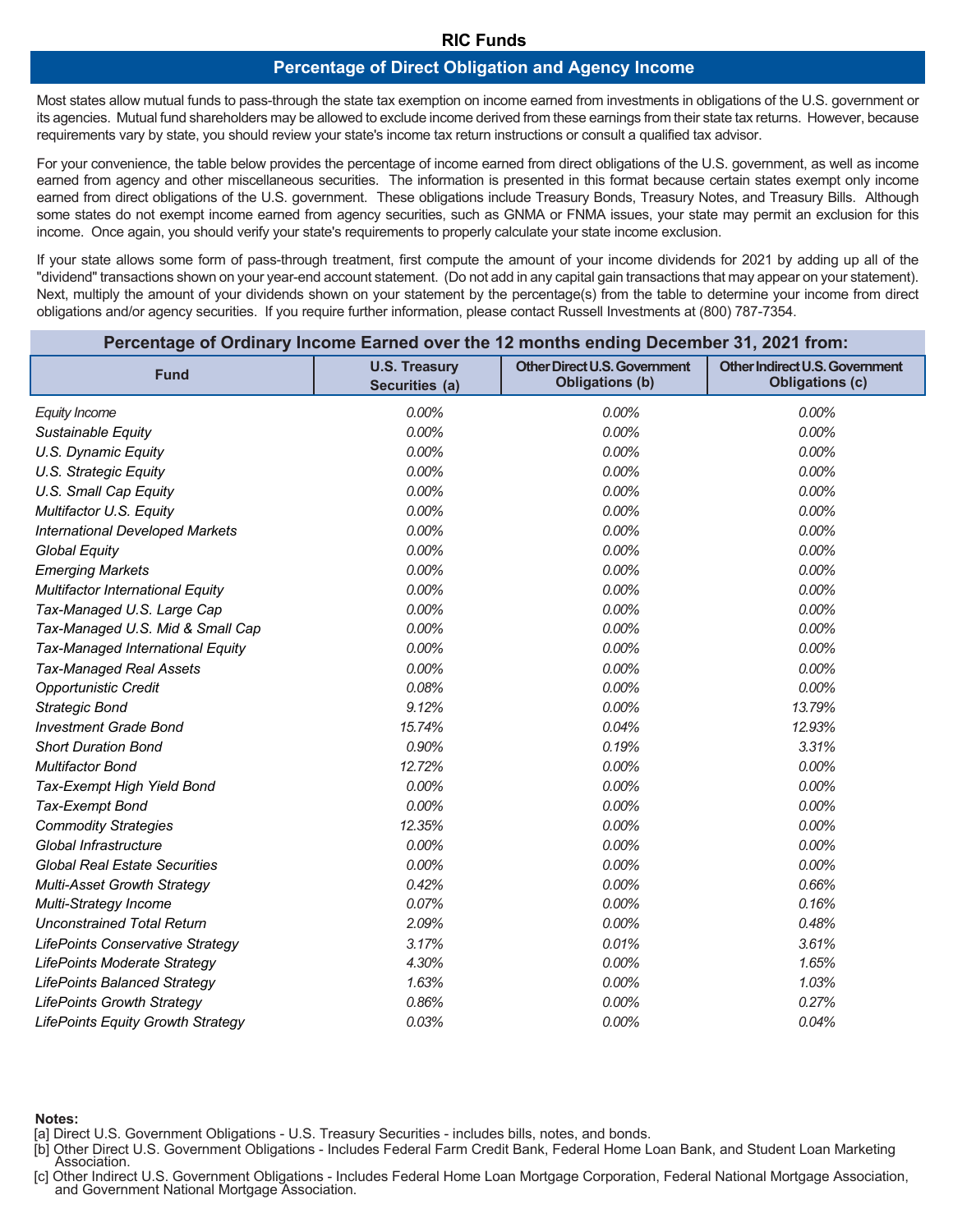### **Foreign Tax Credit Information**

Remaining consistent with their investment objectives, the following Funds generally invest in securities of foreign corporations. In many cases, foreign countries impose a withholding tax on the dividends received by the Fund. In accordance with the Internal Revenue Code, the Fund has elected to pass-through the tax benefit resulting from this foreign tax withholding. We suggest that you consult your tax advisor for further information.

**FOREIGN INCOME -** The amount shown in Box 1a, "Ordinary Dividends," represents the 2021 income dividends including any short-term capital gain distributions from the Fund plus the share of foreign taxes paid by the Fund. To calculate the foreign income, multiply the amount in Box 1a of the 2021 Form 1099-DIV by the income factor below.

**FOREIGN TAXES -** The amount shown in Box 7, "Foreign Tax Paid," represents the share of taxes paid by the Fund to foreign countries in 2021. This is the amount available for the Foreign Tax Credit on your individual tax return. To calculate the foreign tax, multiply the amount in Box 7 of the 2021 FORM 1099-DIV by the tax factor in the table below.

|                                          | <b>Income Factor</b> | <b>Tax Factor</b> |
|------------------------------------------|----------------------|-------------------|
| <b>International Developed Markets</b>   | 90.38%               | 100.00%           |
| <b>Emerging Markets</b>                  | 91.89%               | 100.00%           |
| Multifactor International Equity         | 98.97%               | 100.00%           |
| Tax-Managed International Equity         | 81.81%               | 100.00%           |
| Global Infrastructure                    | 53.08%               | 100.00%           |
| Global Equity                            | 57.22%               | 100.00%           |
| LifePoints Conservative Strategy         | 8.82%                | 100.00%           |
| LifePoints Moderate Strategy             | 11.27%               | 100.00%           |
| <b>LifePoints Balanced Strategy</b>      | 11.67%               | 100.00%           |
| LifePoints Growth Strategy               | 10.80%               | 100.00%           |
| <b>LifePoints Equity Growth Strategy</b> | 12.69%               | 100.00%           |

### **Percentage of Income Subject to AMT – Calendar Year 2021**

*Tax-Exempt High Yield Bond 10.78%*